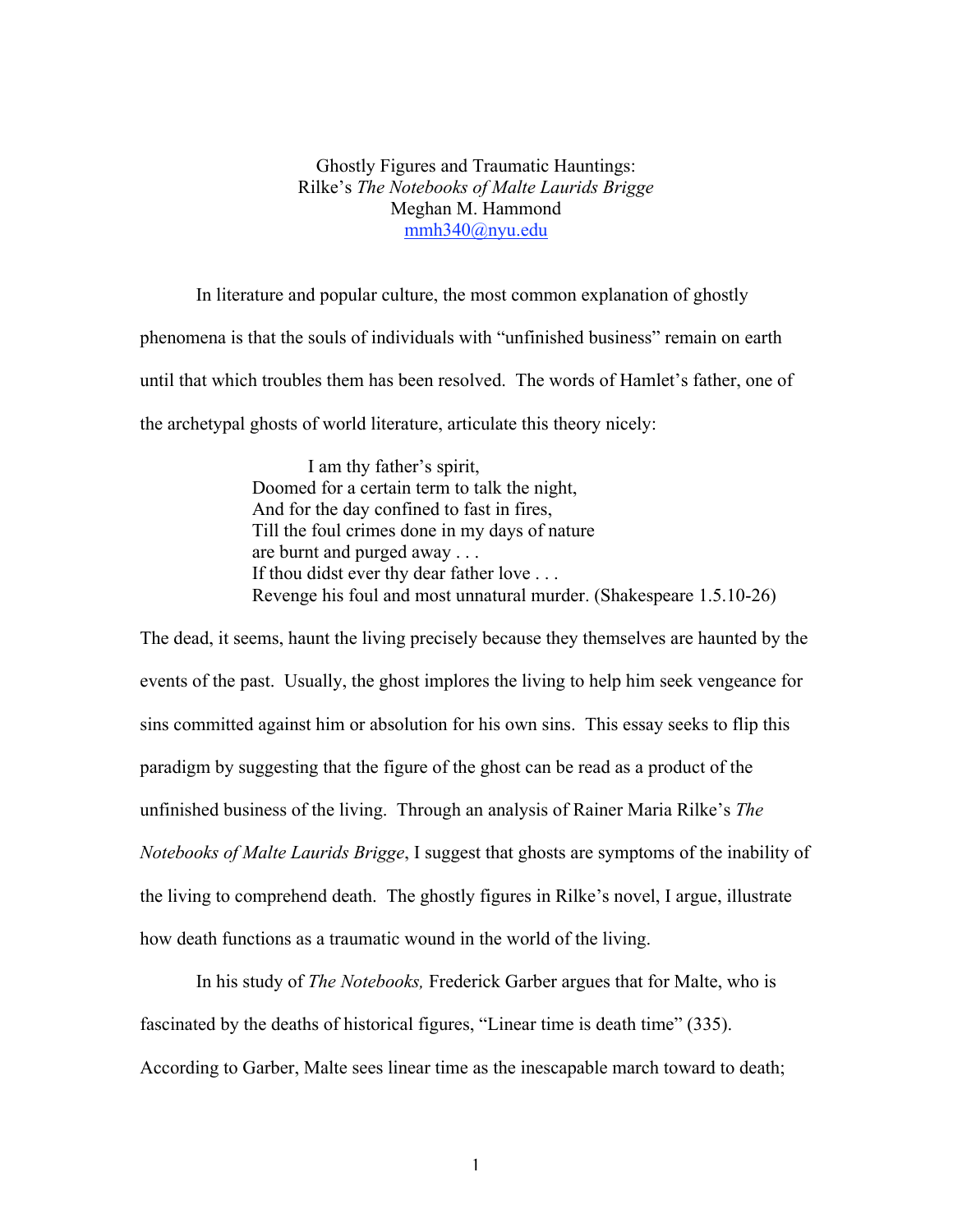thus, for the protagonist, "sequential time can be experienced only at the most frightful cost" (336). I would like to posit that in Rilke's novel, *circular* time is also a death time, albeit one of a different nature than Garber's death time. We can consider linear time to be death time in that its only possible end is unknowable yet certain death in the future. The circular time structure in *The Notebooks*, seen in the ghostly figures Malte recalls and in his repeated immersion in memory, is the mode of time that continually returns to deaths in the past that are also unknowable, as they belong to others. In circular time, trips *to* the past in memory and incursions *from* the past by ghost figures are a result of the fundamental incomprehensibility of death. Ghosts emerge in the living world because the human mind cannot know death, and this inability to know inflicts a psychic wound. As Patricia Merivale tells us, "Malte's whole story is of memory pressing itself back into history to extract images for present psychic need" (254).

Before beginning an analysis of the ghostly figures in *The Notebooks*, it is important to note that this essay does not make the claim that every human being suffers from what we would call a traumatic neurosis or Post-Traumatic Stress Disorder because we cannot understand death. Such a direct mapping of the structure of trauma onto *The Notebooks* would be reductive and ethically questionable. To say that death creates a traumatic wound in the world of the living is not to say that we all suffer from trauma in the way that the victim of a heinous accident or crime suffers from trauma. Even within the context of *The Notebooks*, the coexistence of Garber's linear death time and circular death time shows that we are not examining the same kind of specific traumatic neurosis that Freud and the theorists who follow him discuss. In *Beyond the Pleasure Principle* Freud writes:

 $\mathfrak{D}$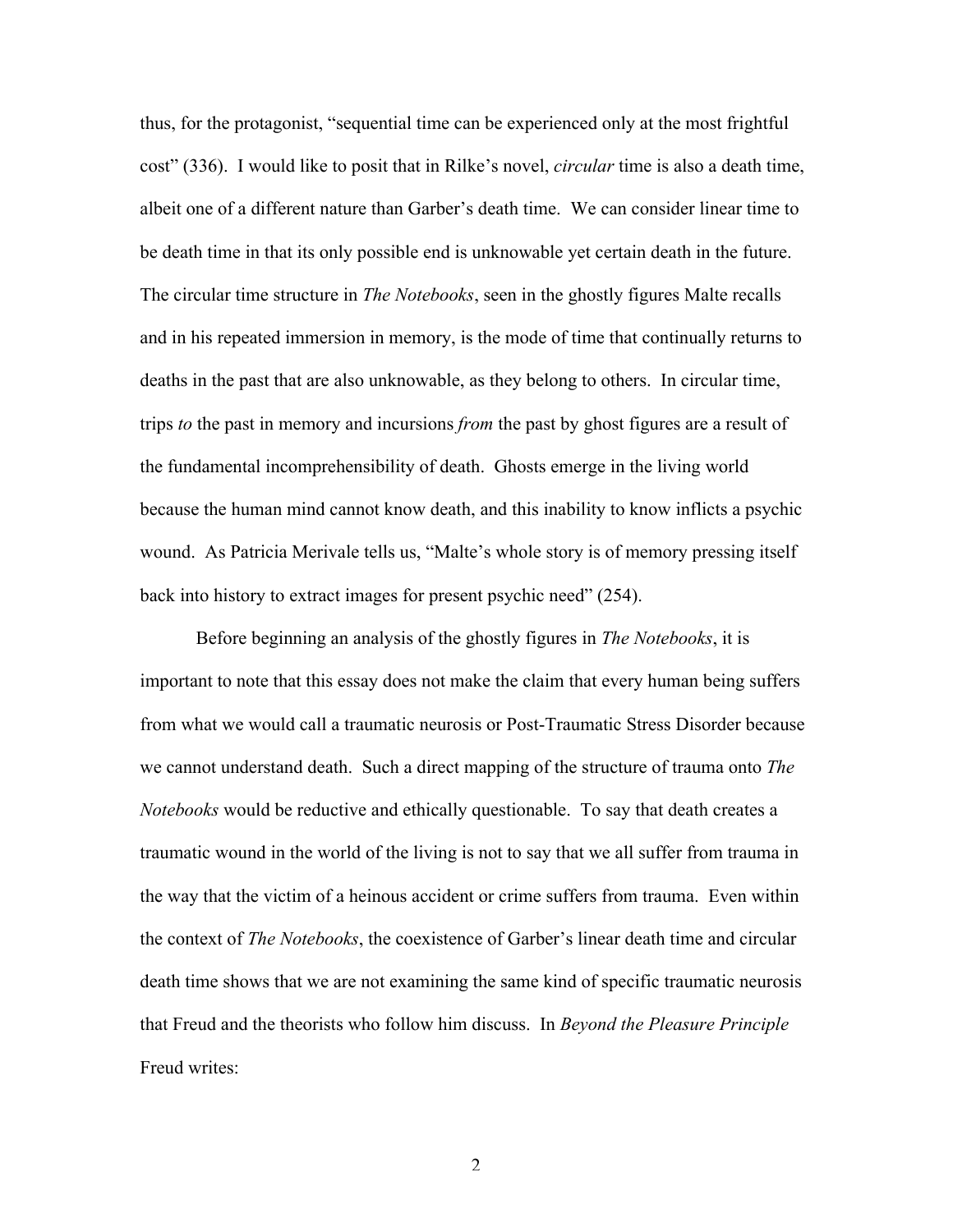the chief weight in their [traumatic neuroses'] causation seems to rest upon the factor of surprise, of fright . . . 'Anxiety' describes a particular state of expecting the danger or preparing for it, even though it may be an unknown one . . . I do not believe anxiety can produce a traumatic neurosis. (11)

Linear death time, moving always towards its certain end, ensures that we do await death in a state of anxiety. Nevertheless, as we will see by examining the haunting returns in *The Notebooks*, the death of another person, even if expected, can create experiences that have structural characteristics of trauma.

Cathy Caruth discusses the impossibility of knowing another's death, and the traumatic implications of that impossibility, in her treatment of Marguerite Duras's film, *Hiroshima mon amour*. In the film, the female protagonist recalls staying with her dying lover through the night and says, "the moment of his death actually escaped me" (qtd. in Caruth *Unclaimed* 38). As Caruth explains, "Between the 'when' of seeing his dying and the 'when' of his actual death there is an unbridgeable abyss, an inherent gap of knowing, within the very immediacy of sight, the moment of the other's death" (*Unclaimed* 39). For the living, the moment of death happens too fast for comprehension. In fact, the living do not experience the death of another as a 'moment' at all—death is only that which divides the living body from the already dead body. Temporally, death does not even have the shortest of durations, and is thus inaccessible for the living who exist in linear time. The incomprehensible immediacy of death places it within the rubric of traumatic experience. Caruth tells us that "immediacy, paradoxically enough, may take the form of belatedness" (*Trauma* 6), and that "the impact of the traumatic event lies precisely in its belatedness, in its refusal to be simply located, in its insistent appearance outside the boundaries of any single place or time" (*Trauma* 9). In Rilke's *Notebooks*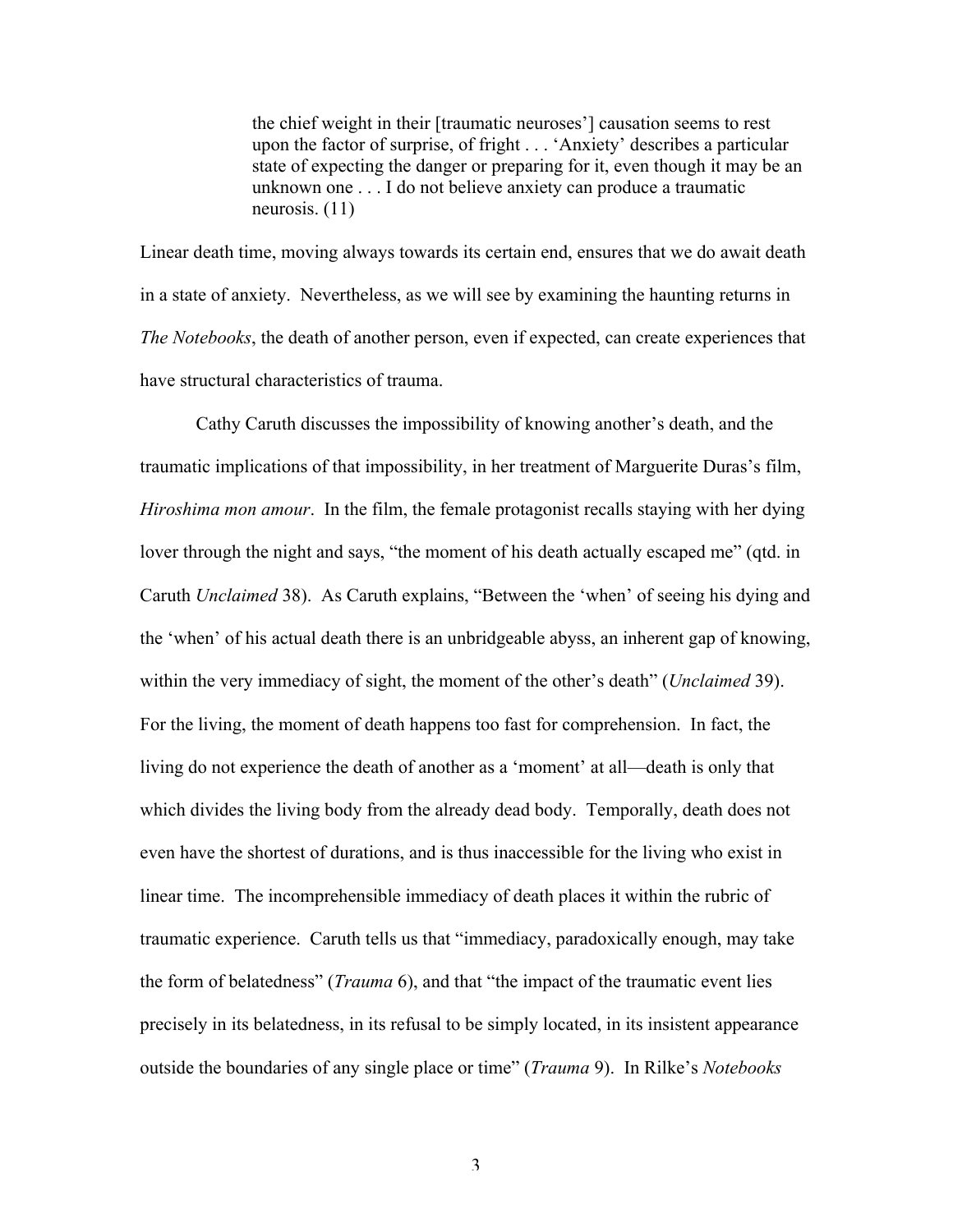this belatedness, or traumatic repetition, appears in ghostly form. Death, which the living cannot isolate in a specific instant, returns in the form of ghostly figures that do not exist in linear time, but in their own repetitive, circular time.

In *The Notebooks*, Malte's mind never strays far from death. As he wanders Paris in the present, he sees death everywhere he looks. He is fascinated and horrified by the sights of the city, such as a baby who has a foul infection on his forehead, a fallen man who is swallowed by a crowd of onlookers, and a dying man in a café. Returning to the past in his memory, and in the memories of his family members, Malte encounters the dying and the dead again and again. Ghostly figures of the past and present haunt him continually—for Malte the boundary between the world of the living and the world of the dead is permeable. David Kleinbard tells us that while Rilke was writing *The Notebooks*, he described in his letters the feeling that "Distinctions between past, present, and future [had] faded," as had "the common sense opposition between the living and dead" (6). This feeling Rilke describes is like the circular death time Malte and his family experience, a time in which the ghostly figures of people and objects haunt the living. These ghosts are symptoms of death, which for the living is simultaneously inaccessible and certain.

In *The Notebooks*, Malte's maternal grandfather, Count Brahe, is completely unaware of linear time. Remembering a visit he made to Count Brahe's estate at age twelve, Malte writes, "The passing of time had absolutely no meaning for him; death was a minor incident which he completely ignored; people whom he had once installed in his memory continued to exist, and the fact that they had died did not alter that in the least" (31). So comfortable is the count with ghosts that in earlier days, he kept a personal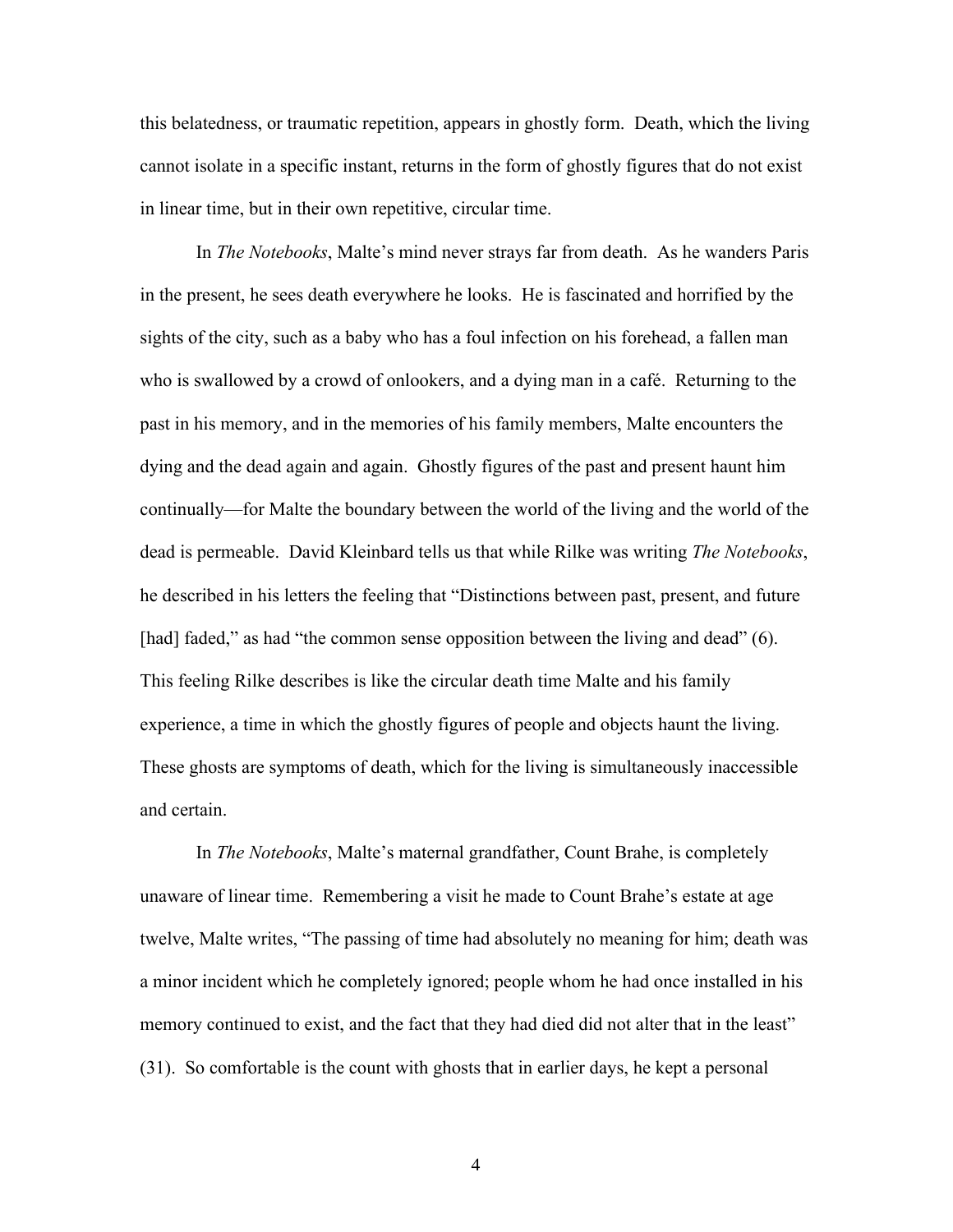valet, Sten, who was a sort of spirit medium. Malte writes that according to his Aunt Abelone, "none of the servants would have dared to enter his [Sten's] room, because he was supposed to be summoning the dead. His family had always trafficked with spirits, and Sten was especially predestined for this kind of commerce" (149). One could argue that death obviously does not bother the count, and therefore can hardly traumatize him. However, the count's way of thinking is an example of the impossibility of understanding death. His very reality is structured by the inability to differentiate the living from the dead, to grasp how and when death comes between the two and separates them. The count, who speaks of the dead as if they are still alive and the unborn as if they are already grown (31-32), lives exclusively in circular death time. He is not just unaware of linear death time; he is the embodiment of the human inability to grasp the end of linear death time. It is fitting, then, that one of the count's ancestors, Christine Brahe, haunts his home.

During his visit to the Brahe manor house, Malte sees the ghost of Christine Brahe four times. He describes how he saw Christine for the first time, before he knew she was a ghost:

> A door there, which I thought was always kept locked and which I had been told led to the mezzanine, had opened little by little, and now, as I looked on with a feeling, entirely new to me, of curiosity and alarm, a slender woman in a light-colored dress stepped into the shadows of the doorway and slowly walked toward us. (33)

When Malte's father rises from his seat to confront this stranger, Count Brahe forces him to sit down again that she might pass. Christine then disappears "through a door in the opposite wall" (34). Unlike Hamlet's father, a fellow Danish ghost, Christine makes no demands of her relatives as she passes through "indifferently." Malte does make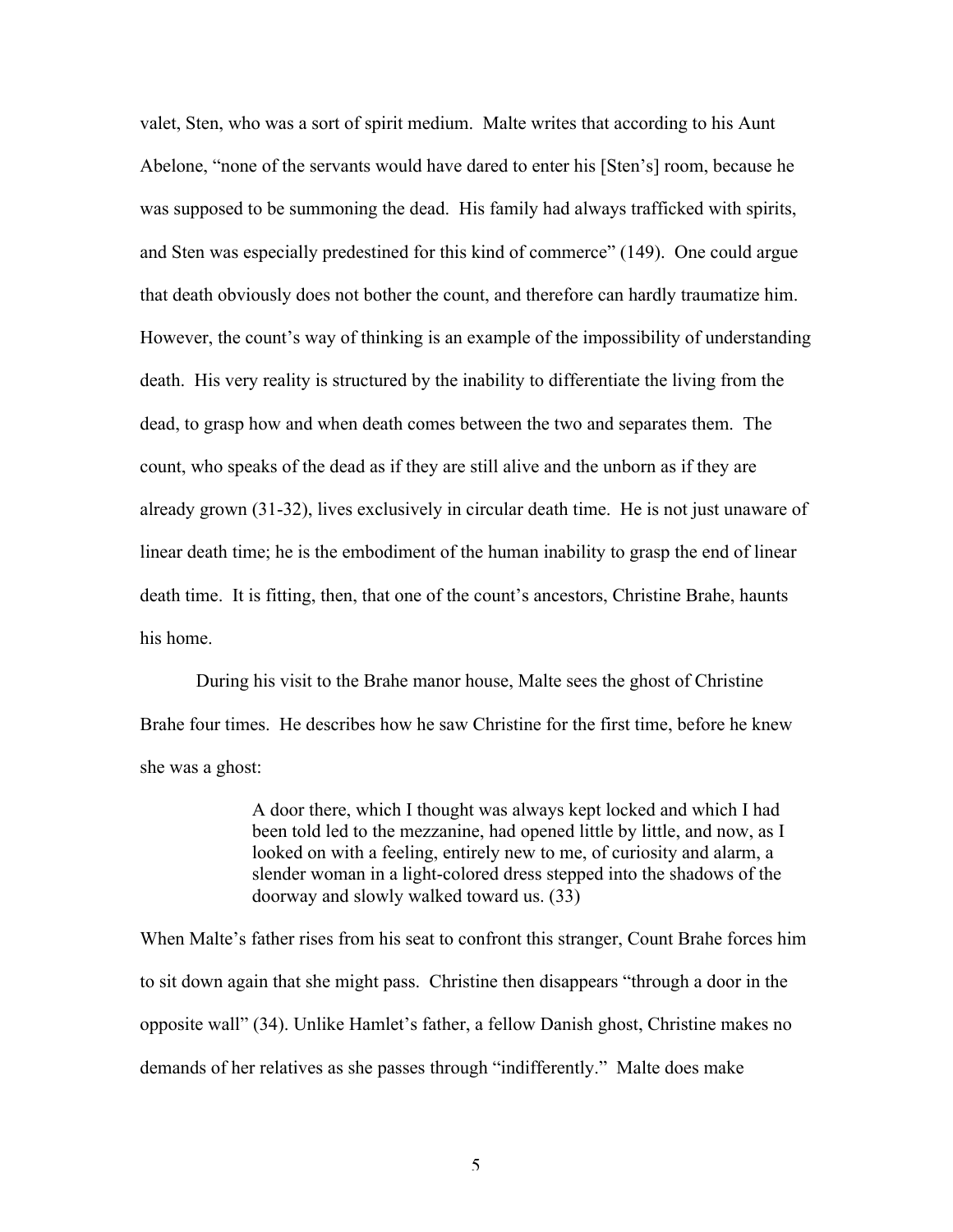intimations that this ghost may walk the earth with unfinished business, recalling that Mathilde Brahe told him that Christine was "an unfortunate woman," and that he later discovered "she had died a long, long time before, as she was giving birth to a second child, a boy, who grew up to a terrifying, cruel fate" (35-36). However, the text suggests that Christine Brahe's ghost is more a product of the environment she haunts, of the space inhabited by the living Brahes, than it is a product of the unknown and unfortunate events of her life. It is the living Brahes who are fascinated and preoccupied with Christine, not vice versa.

As she wanders the house paying little or no attention to her living relatives, each family member treats Christine, in his or her own manner, as if she is death itself. Count Brahe, for whom death does not exist, treats the ghost as he would any family member, telling Malte's father that Christine is "Someone who has every right to be here. Not a stranger" (34). Mathilde and Major Brahe avoid Christine's presence as though terrified, despite the fact that she seemingly poses no threat to the family. The last time Malte sees Christine, Mathilde flees the scene and the Major is reduced to a quivering mass at the dinner table. Despite their efforts, Christine is an unavoidable repetition that will surface time after time to remind them of death, the terrible unknown. Malte, who grows up to be obsessed with death, fears the ghost, despairing when he thinks she has entered his room, and yet searches for her portrait in the hall that houses paintings of all the Brahes. At this point in his life, Malte has already lost his mother to death. It is because of this loss that he is drawn to Christine, even though he does not yet know she is a ghost. As David Kleinbard notes, "Rilke implicitly associates Christine's ghost with Malte's dead mother when he has Count Brahe speak to the boy's father about Maman as if she were a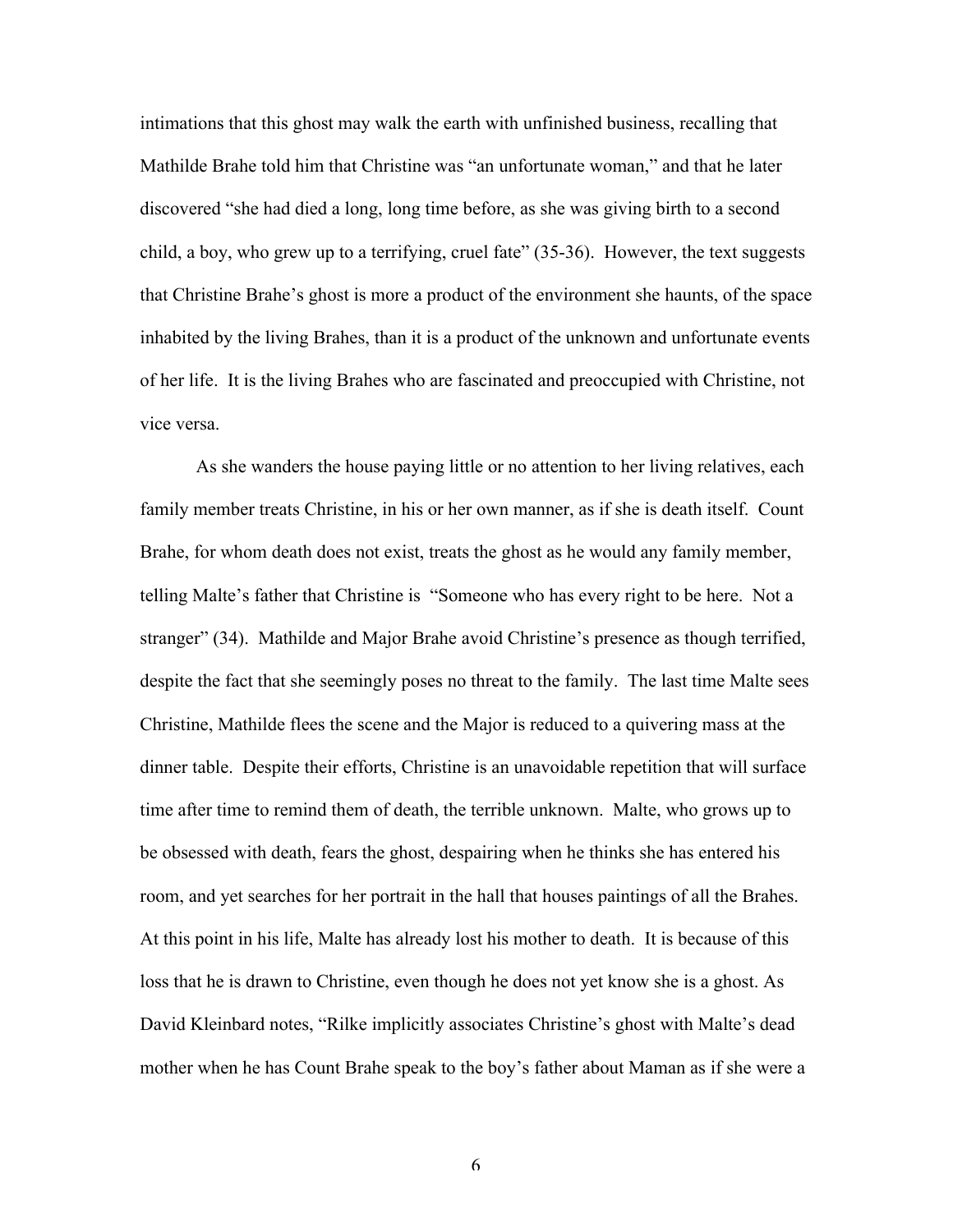girl, dressed in white, who might be about to come into the dining hall" (73). The Count's words about Maman come moments before Christine enters in her "lightcolored" dress. Christine is, for Malte, a repetition of the inexplicable loss of his mother. For Malte's father, who knows Christine is dead, the ghost is a painful reminder of his wife's death, which he is ill equipped to handle. He sets into a rage the first night he sees Christine, and only grudgingly accepts her by the end of his stay—he shows his acceptance by lifting his glass, "as if it were something extremely heavy, a handsbreadth above the table" (37) as the ghost passes. Christine is a specter of death that haunts the house not because of the happenings of her own time, but because the family members cannot understand the death that awaits them in their own time.<sup>1</sup> Like Sten's ghosts, who are called, Christine does not come of her own accord to harass the living or request assistance. Rather, she comes into the world of the living when summoned. In the case of Sten's ghosts, the act of summoning is performed on purpose. Christine Brahe's summoning, however, is an unwitting one that behaves like traumatic repetition. Christine's ghost repeatedly arrives to bear witness to that which is not yet incorporated and can never be escaped, in this case, death.

In *The Notebooks*, Malte writes about one other specific human shade from his family's history, Ingeborg. Malte never spells out Ingeborg's relation to the family; we know only that she was a member of the household.<sup>2</sup> Her story, which Malte "asked for again and again" (84) as a child, comes to him by way of his mother, who recalls:

 $\frac{1}{1}$  $1$  Only Malte's cousin Erik, who has a ghostly quality himself and as we later discover, will die at a very young age, seems to have a real understanding of Christine's ghost and death. Later, Malte writes that Erik claimed to have communicated with the ghost on the upper floor of the house (117).

 $2^{2}$  Most critics seem to think that Ingeborg is Maman's sister or a servant, but neither explanation is fully satisfactory. The story appears to take place with the Brigges rather than the Brahes, so if Ingeborg were a sister it would mean Maman brought not one but two sisters to live with her after marrying (Abelone and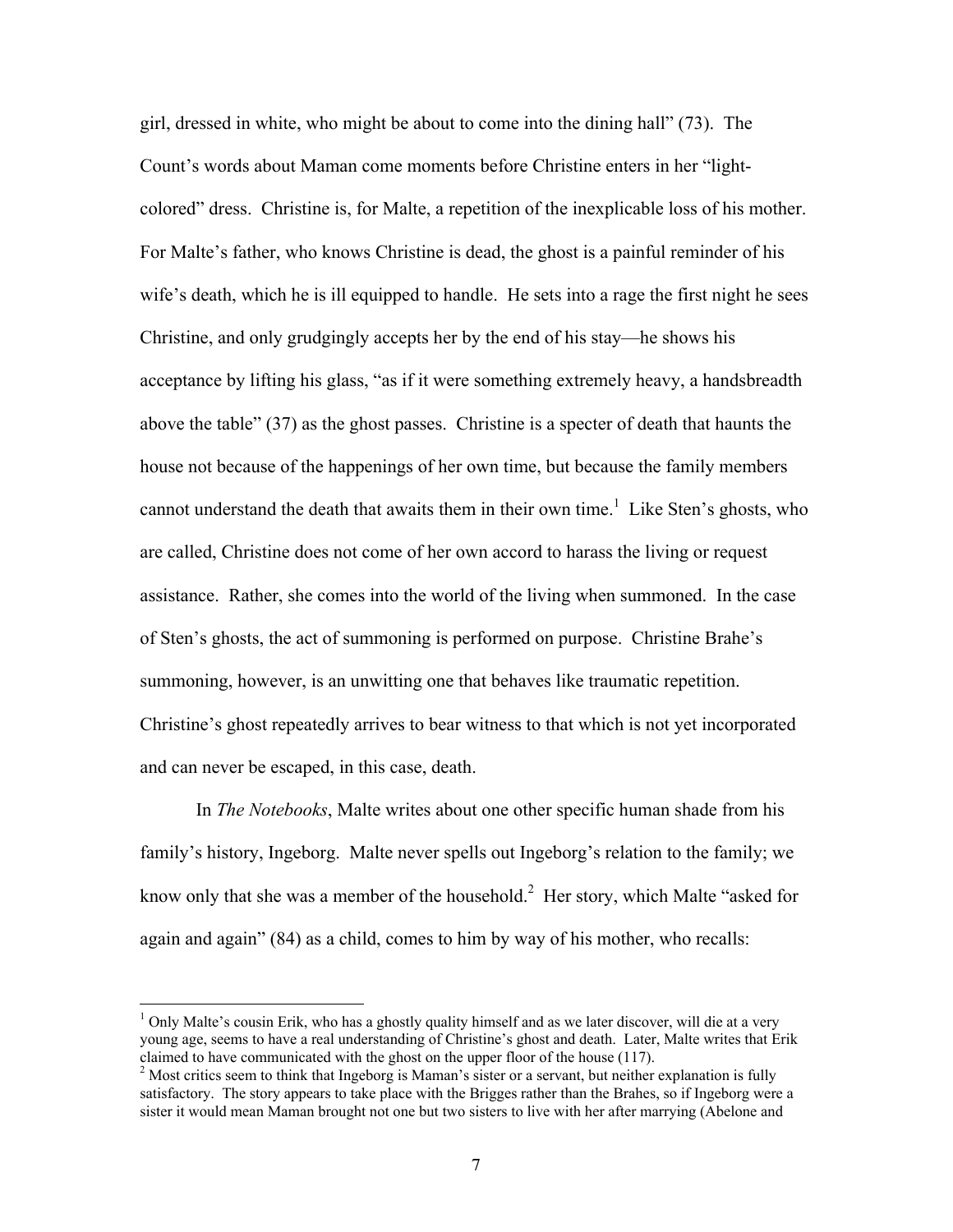It was the hour when the mail was expected, and it usually happened that Ingeborg brought it . . . During the weeks of her illness we had had ample time to get accustomed to her not coming; for we knew only too well that she couldn't come. But that afternoon, Malte, when truly she could no longer come—: she came. Perhaps it was our fault; perhaps we called her. For I remember that all at once I was sitting there trying to think what it was that was so different now . . . God help me, I was just about to say, 'Where is . . .'—when Cavalier shot out from under the table, as he always did, and ran to meet her. I saw it, Malte; I saw it. He ran toward her, although she wasn't coming; for him she *was* coming. We understood that he was running to meet her. (90)

Ingeborg does not appear as a visible ghost, yet the dog's behavior convinces the family that she has indeed come back. Notably, what Maman insists on is precisely the act of seeing, repeating the affirmation "I saw it," when in fact she has seen nothing but a jumping dog. For Maman, Ingeborg's invisible return is real—just as for the dog Ingeborg "*was* coming*,*" for Maman Ingeborg *did* come, so she insists on seeing to assert that reality. What is most important here is what the family members believe: what logically happened does not matter, but what happened *for them* does matter. The ghost's very existence depends on the family's perception, not on its own abilities to transcend different realms. In this case, the ghost has no agency—she is what others make of her. As Maman says, it was probably the family that called Ingeborg back from death. In fact, Maman thinks it was her own failure to remember Ingeborg's death, which we can consider a kind of missing or skipping over the moment of death, that brought Ingeborg before them. The invisible ghost is a traumatic repetition of the wound that death deals the family, which is a gap in understanding. Ingeborg, for her part, died without unfinished business, saying, "I can assure you that things are right as they are; there is nothing more that I want" (86). Ingeborg has no reason to come back and haunt the

Ingeborg). As for the other theory, the family seems much more intimate with Ingeborg than one would expect with a servant.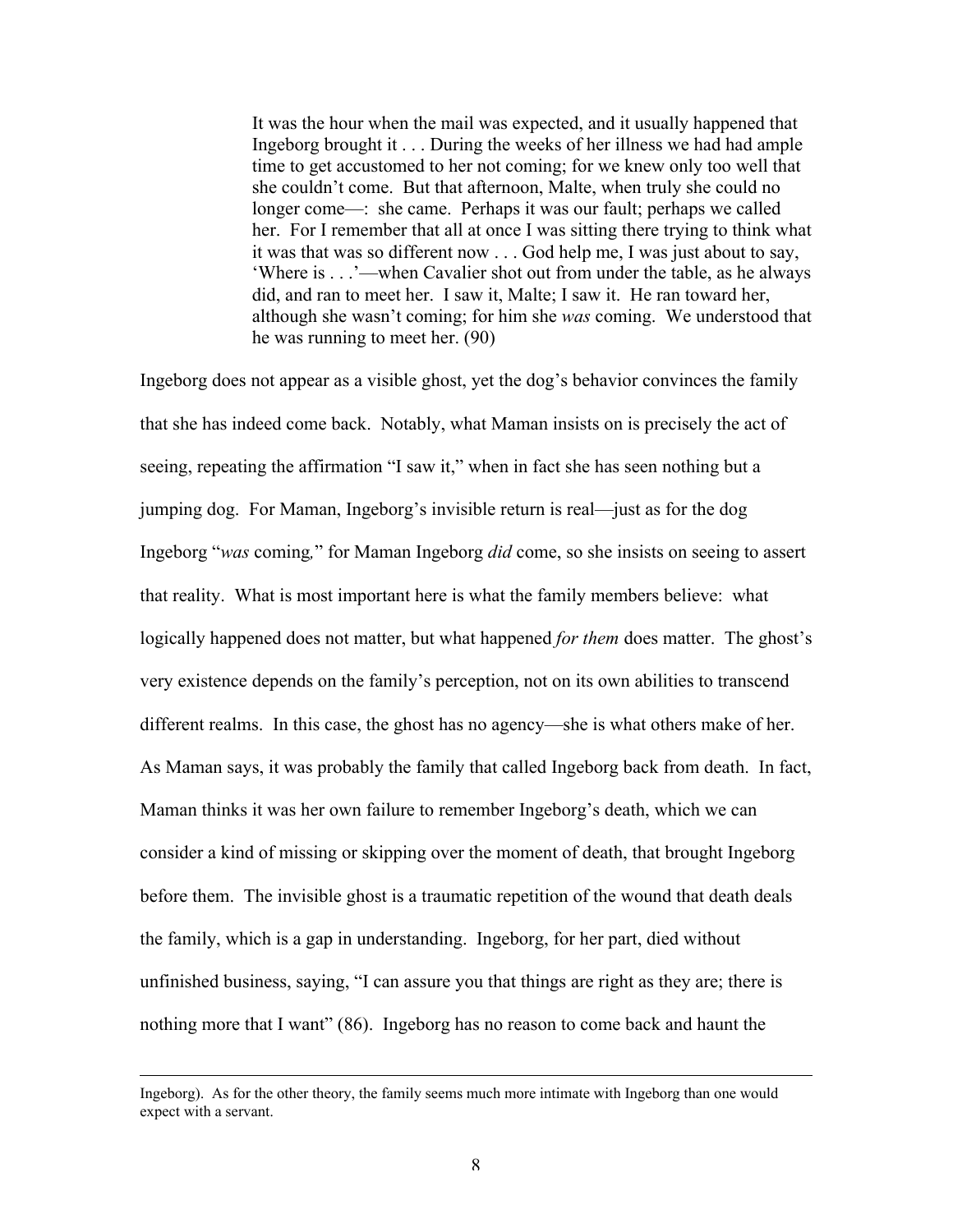family—she dies happily, thinking that all is right. It is those left behind who find it difficult to cope with Ingeborg's death, who feel there is something missing, something they have not understood.

Years after Ingeborg's death, Malte's mother is still obsessed with the event, and with her own failure to understand, saying, "I will never arrive at it, Malte . . . we pass away like that, and it seems to me that people are all distracted and preoccupied and don't really pay attention when we pass away. As if a shooting star fell and no one saw it and no one made a wish" (86). The moment of another's death, like the falling star that no one sees, passes too fast for the living to grasp how a body can be alive at one moment and then suddenly be dead. The continued presence of the body, the continued act of seeing the body, causes a breakdown in understanding—one does not know how the body, the location of the loved one, is suddenly not the living person one knew. Long after Ingeborg's death, Malte's mother continues to search Ingeborg's desk, in search of something that might grant her understanding. She reverently peers into empty drawers that still smell of roses, convinced that they conceal some truth: "She always imagined that something might suddenly turn up in a secret compartment which no one had thought of and which wouldn't open until some hidden mechanism was pressed" (87-88). For Maman, the desk has a ghostly presence, and still contains Ingeborg's essence. However, despite her compulsive searching, Maman knows she cannot unlock the desk's secrets, saying, "I wouldn't understand anyway, Malte; I'm sure it would be too hard for me" (88). Ingeborg's ghost and the haunting fragrance that Maman smells in the desk are symptoms of the fact that death is "too hard" to understand, not just for Maman, but for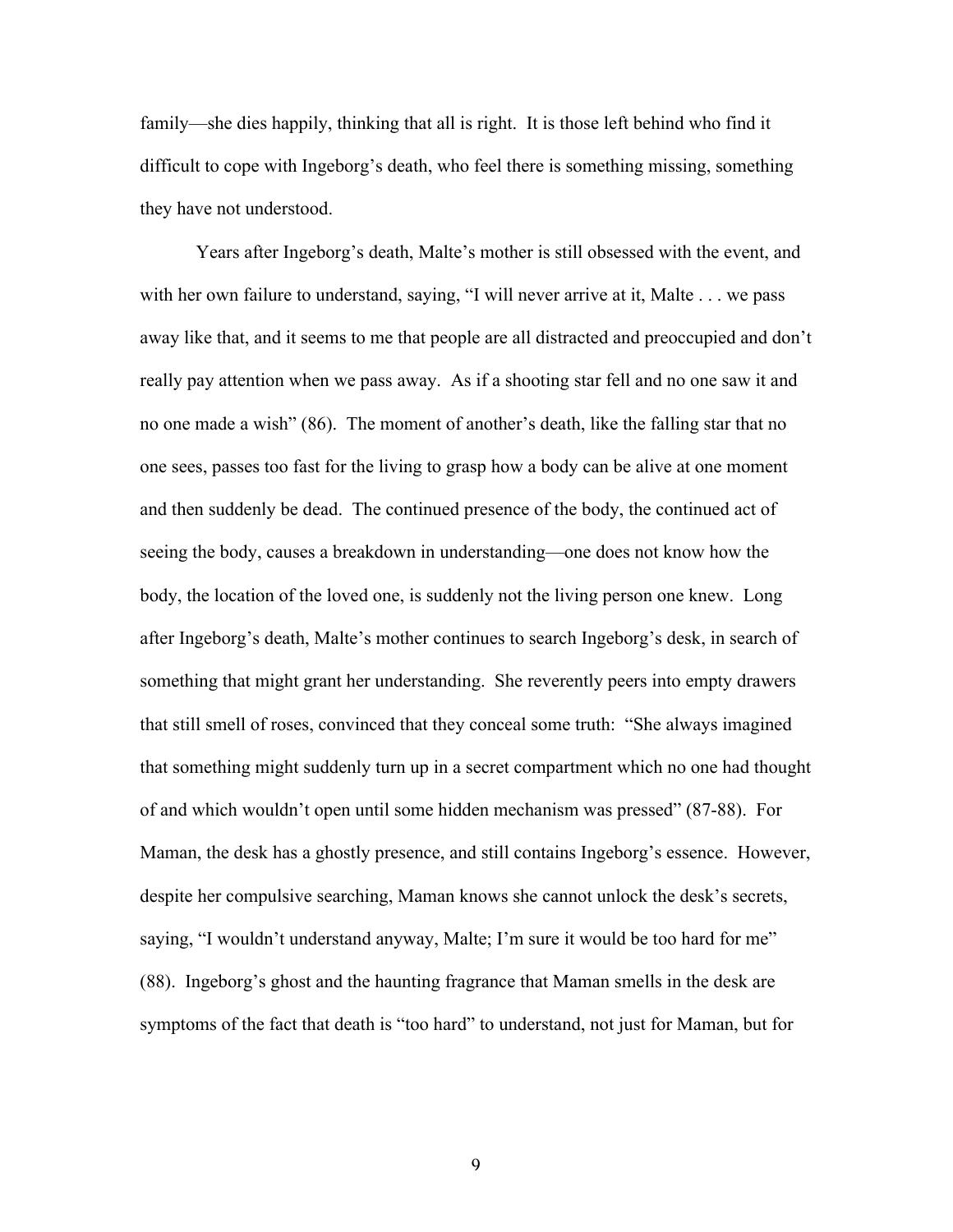everybody. Ingeborg's haunting demonstrates the impossibility of preparing for and grasping another's death.

The ghostly figures in *The Notebooks* are not exclusively the spirits of human beings. As Merivale explains, in the novel "there are two haunting houses, just as there are two haunted houses" (257). These haunting houses are partially destroyed buildings of the past that physically haunt the present. They serve as spaces where that which has been lost lingers, surfacing as a kind of traumatic repetition. The first of these houses is from Malte's youth in Demark, and belonged to the Schulins, a neighboring family. Malte explains that though the bulk of their manor house had burned down years before, the Schulins continued to live in the two wings that remained standing. Describing a nighttime visit to the Schulins, Malte writes:

> we swung in and drove around something, past something else on the right, and came to a halt in the middle. Georg had completely forgotten that the house wasn't there, and for us all it *was* there at that moment. We walked up the front steps that led to the old terrace, and were amazed to find it so dark. (139)

When the Brigges realize that they have walked up to the destroyed house, Malte's father laughs and says, "We are climbing around like ghosts," while Maman insists, "But there was a house here just now" (140). Just as Ingeborg's ghost appears when Maman has forgotten her death, the house appears when the Brigges and their servant forget the house had burned down. It is as if they call the ghostly house back into existence through a failure of understanding. When they have forgotten the fire, here the correlative of incomprehensible death, the ghost house appears for them. The lack of specificity in Malte's retelling ("we drove around something, past something else"), illustrates how the breakdown of comprehension repeats. Interestingly, it is the hallucination of the house as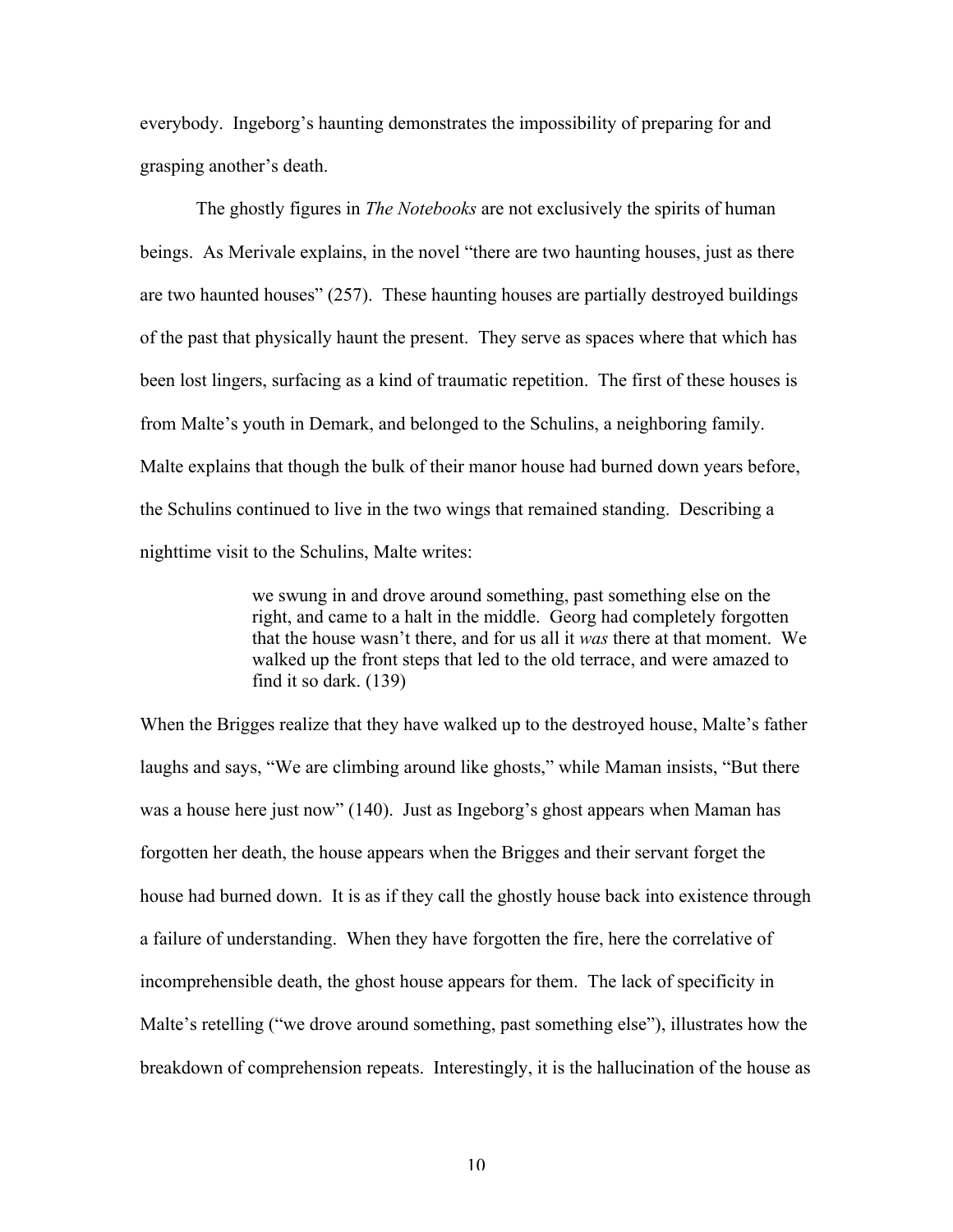it was, the repetition of the intact house, that calls attention to the fire, not the emptiness that the fire left in its wake. This scene then matches Maman's experience with Ingeborg's ghost. Due to the failure to understand, the event, be it death or fire, is suppressed in memory—one does not recall the event, but a repetition arises that points to it.

Malte finds himself drawn to the phantom house, and once inside the Schulins' new residence he yearns to return: "I had firmly decided to somehow slip out . . . and look around for the house. I was convinced it was there" (141). When Viera Schulin tells him he cannot return to the old house because it is gone, Malte insists that it is there. He believes that the house comes and goes, depending on who is there to see it, thinking, "of course they only go when it isn't here . . . if Maman and I lived here, it would always be there" (142). Later, as we know, when his mother is dead, Malte will unwittingly search for another ghostly repetition, Christine Brahe, when he attempts to find her portrait. Here we see Malte's fascination with death, with that which is inexplicably gone, and his compulsion to seek its traces.

The Brigges' hallucination is not the only incursion the old house makes into the present time. The long-gone ghost house invades the Schulins' temporary residence, haunting their new living quarters. The objects salvaged from the fire clutter the smaller space in which the Schulins now live: "the enormous objects from the old house were crowding in, much too close" (143). These objects are a haunting, constant reminder of the lost building that used to house them. The smell of fire also haunts the Schulins; they investigate every odor that surfaces to remind them of the event that destroyed their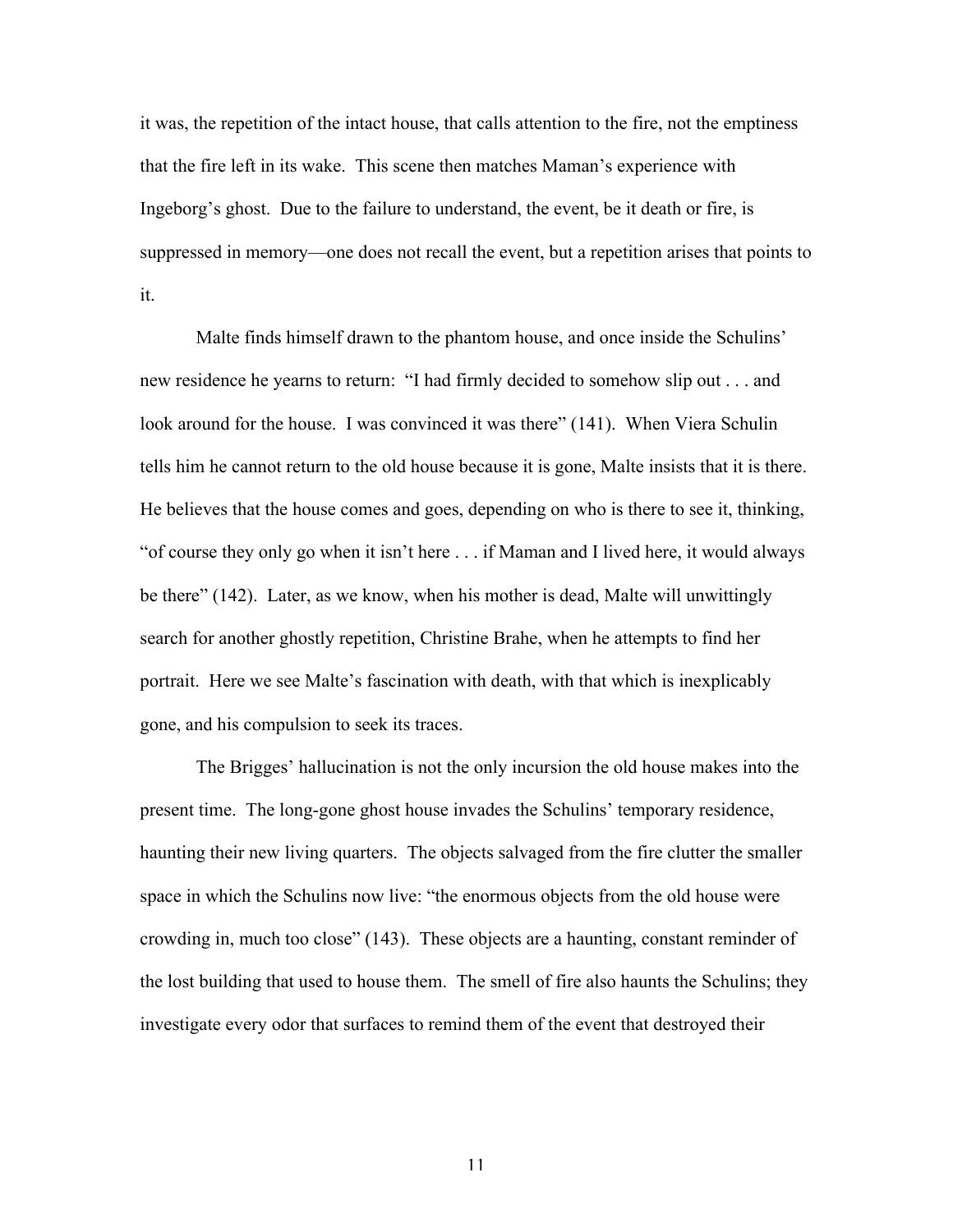home. As the adults become alarmed and nervously sniff around for the source of a strange smell, Malte too becomes afraid. He writes:

> I was overcome, for the first time in my life, by something very like the fear of ghosts. I realized that all these well-defined grownups, who just a few minutes before had been talking and laughing, were going around stooped over and occupied with something invisible; that they admitted there was something here that they couldn't see. (144)

The smells that stalk the Schulins are ghost smells, continually returning from the longpast fire. Garber posits that the house "retained its presence for those who knew it, and it came back suddenly and briefly into the lives of its former inhabitants and their visitors. It rises invisibly within them, absorbed into the depths of their consciousness" (329). Just as the ghost people, Christine and Ingeborg, arise from structures of traumatic experience at work in the living, so too does the ghost house arise from the traumatic experience of the Schulins, and from the failure of the Brigges to understand or remember the event of loss.

The other haunting house, which Malte experiences later but describes first in his notebooks, troubles him deeply. In Paris, Malte comes across the site of a demolished house, which, as Merivale tells us, "adumbrates . . . the burned-out house of the child Malte's country visit" (257). Malte can envision the space the house formerly occupied, because that space is surrounded by other decrepit houses that are still standing, though barely. One of the demolished house's walls, which it shared with the neighboring house, remains. As Merivale explains, this means that the remaining wall is "one edge of the actual as well as one edge of the beyond" (261). This wall bears witness to the lost house, tracing part of its shape, outlining the area it no longer occupies. Malte can see the interior of the wall, where old pipes still wind "in unspeakably nauseating, worm-soft,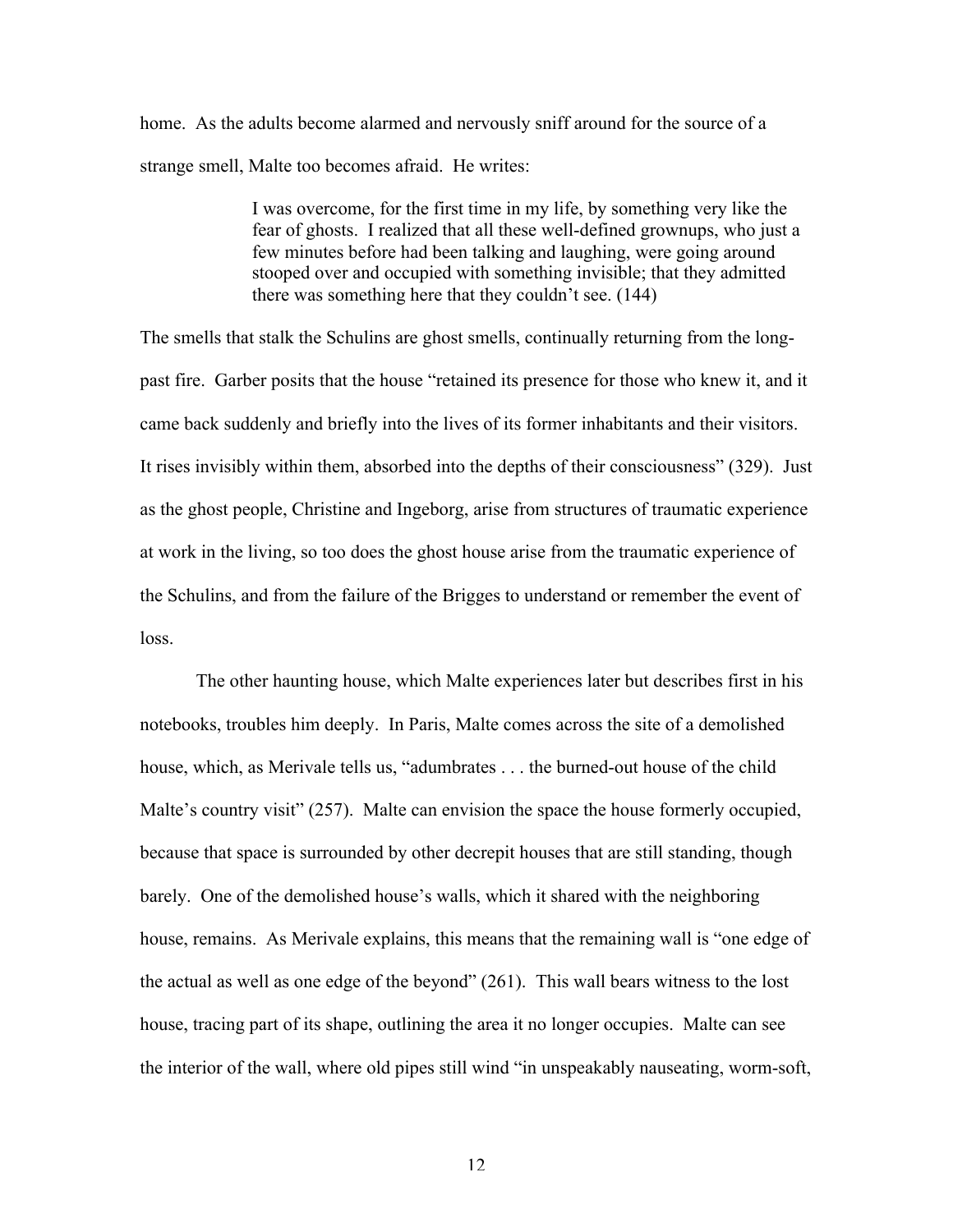digestive movements" (46). The feeling that traces of the house's life issue from the wall and hang thickly in the air overwhelms Malte:

> There, the noons lingered, and the illnesses, and the exhalations, and the smoke of many years, and the sweat that trickles down from armpits and makes clothing heavy, and the stale breath of mouths, and the oily smell of sweltering feet . . . The sweet smell of neglected infants lingered there, the smell of frightened schoolchildren, and the stuffiness from the beds of pubescent boys. (47)

In his notebooks, Malte discusses the smells of Paris constantly. As smell is the sense with the strongest ties to memory, odors can act as ghostly repetitions of the past. In this passage, the ghost smells emerge from the space shared by present and past (the wall) to invade the present as unbearable repetitions of the lives that no longer exist on the site. These haunting smells, unlike the haunting sights of the past, unhinge Malte completely. As a child, Malte sought out Christine Brahe's portrait, begged to hear the story of Ingeborg, and tried to sneak away to search for the otherworldly Schulin house, but he flees from the ghostly figure of the Parisian house: "I swear I began to run as soon as I recognized this wall. For that's what is horrible—that I did recognize it" (48). What Malte recognizes in this wall, or rather in the ghost smells it releases, is death—incomprehensible, unbearable death.

*The Notebooks* closes with a retelling of the story of the Prodigal Son. Malte's Prodigal Son is a young man who leaves home because he cannot bear the burden of being loved. When this Prodigal Son returns home, Malte tells us, "The dogs have grown old, but they are still alive. It is reported that one of them let out a howl" (259). The dog's howl recalls Ingeborg's return after her death, as it is the dog that alerts the family to her presence. Though the Prodigal Son is still alive, his return to the bosom of his family is a ghostly one. He is someone from the days gone who was considered lost—he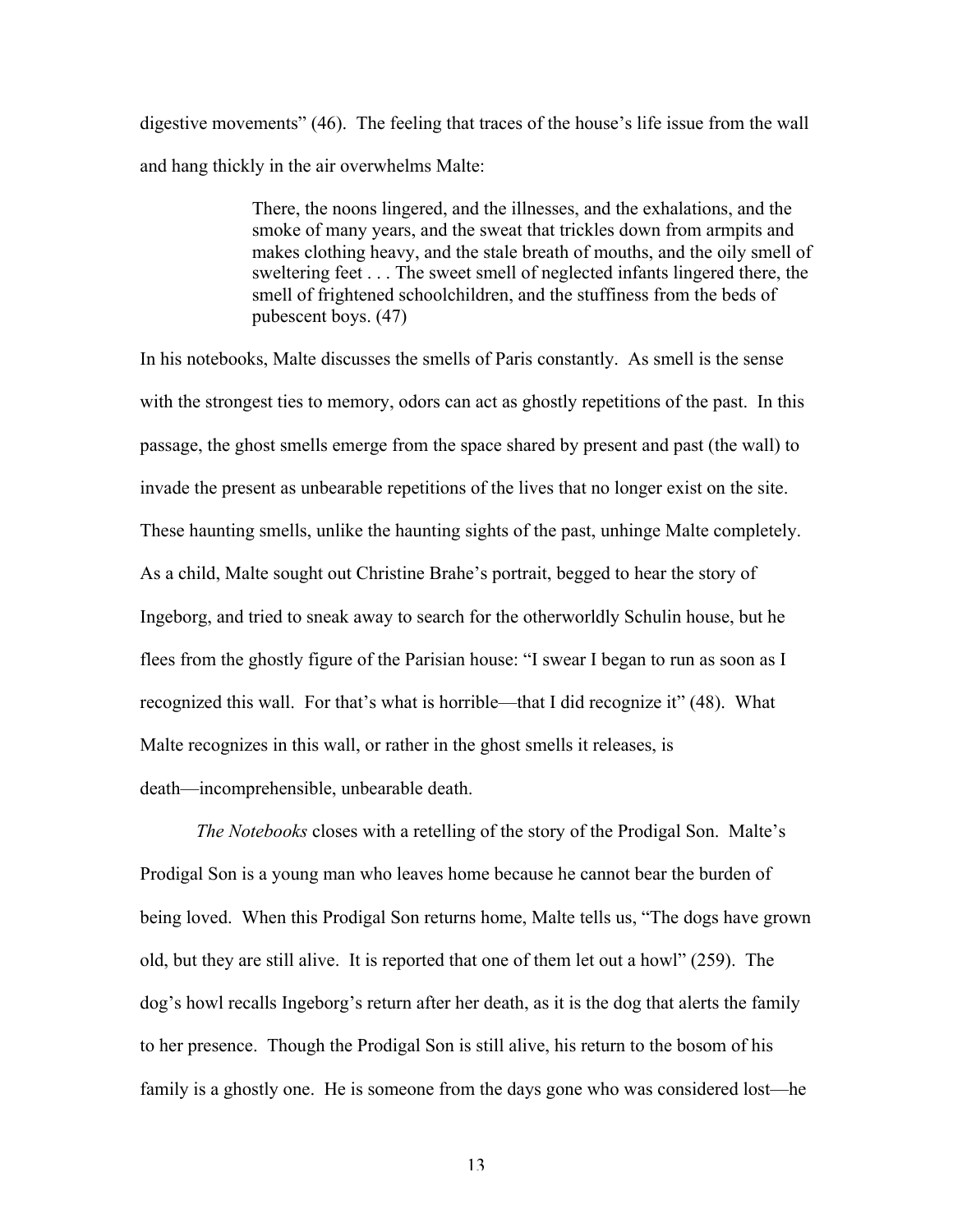is an incursion from the past into present time. Upon his arrival, the Prodigal Son begs his family not to love him; nevertheless, they greet him with love. However, as Malte writes, "He was probably able to stay. For every day he recognized more clearly that their love, of which they were so vain and to which they secretly encouraged one another, had nothing to do with him" (260). The text suggests that what the Prodigal Son's family loves in him is not the man himself, but rather what he represents for them. For the abandoned family, he is the person who they thought was gone forever, the person they suddenly lost without understanding his disappearance. In the ancestral home, his return effectively has more to do with the family's inability to comprehend why he left than it has to do with his own desire to go home. Thus, the Prodigal Son's homecoming, like the other haunting returns in *The Notebooks*, is part of the traumatic structure of loss.

Comparing the poems of Rilke and Yeats, Merivale states that in Yeats's "All Souls' Night," the ghosts stress "our incompleteness rather than theirs" (256). As we have seen by examining the ghostly figures and traumatic hauntings of *The Notebooks*, the same holds true in Rilke's novel. Ghosts are the traumatic repetitions of the missed experience with death. This experience need not be a specific one, as it is in the case of Malte's mother and her failure to recognize the moment of Ingeborg's death. Ghosts are also symptoms of the trauma inherent in linear death time—they represent a restructuring of time, the emergence of circular death time, which occurs because of the human inability to know the death that awaits us.

## Works Cited